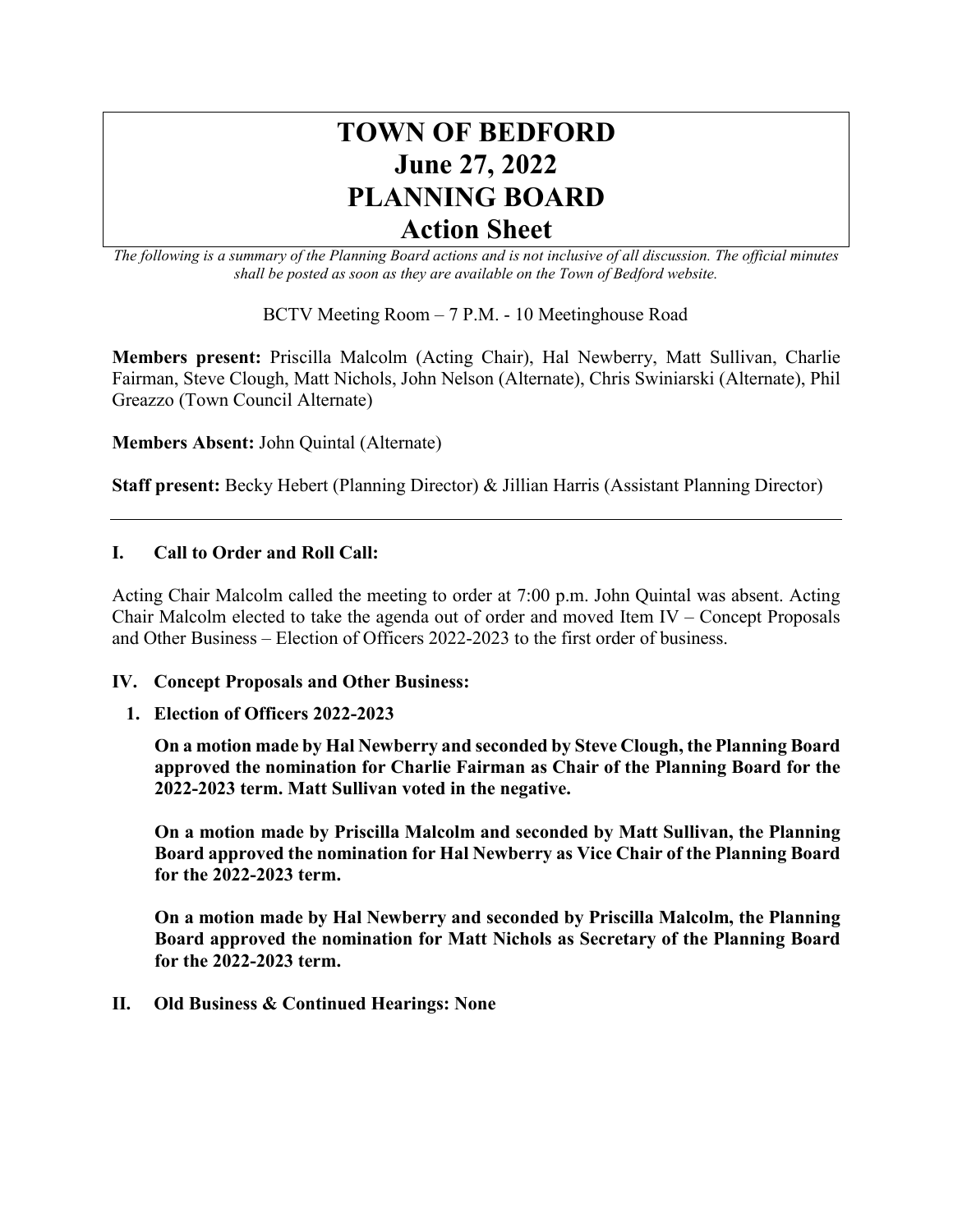# **III. New Business:**

**1. Dartmouth-Hitchcock Clinic (Applicant & Owner) –** Request for Site Plan Approval for a 49,092 SF medical office building, located at Ridgewood Road and Kilton Road, Lot 12- 8-4, Zoned PZ.

*At the request of the applicant, this application is postponed to the August 15, 2022 meeting. This announcement will serve as notice to the public that the meeting date has changed.* 

**2. Robert Gendron (Owner & Applicant) –** Request for approval of a time extension to meet conditions of approval for a phased subdivision to create two new lots at 99 McAllister Road, Lot 2-12, Zoned R&A*.*

## *The application was presented by Robert Gendron*

On a motion made by Hal Newberry and seconded by Priscilla Malcolm, the Planning Board voted to grant a third one year time extension to the Planning Board approval to subdivide 99 McAllister Road, Lot 2-12, Zoned R&A, into two residential lots, creating the new Lot 2-12-7, in accordance with the plans by Sandford Surveying & Engineering, last revised March 21, 2019, with the following conditions to be fulfilled within one year and prior to plan signature:

- 1. All conditions of the April 8, 2019 subdivision approval shall remain in effect.
- 2. The applicant shall obtain approval of a Stormwater Management and Land Disturbance Permit for the subdivision from the Department of Public Works.
- **3. The Roman Catholic Bishop of Manchester, a corporation sole, dba St. Joseph Cathedral Parish, Manchester (Applicants & Owners) –** Request for Subdivision Approval for 2 lots, located at Old Bedford Road and Davies Street, Lot 10-53*.*

*The application was presented by Jeffrey Merritt, Granite Engineering and Joseph Wichert, Joseph M. Wichert, LLS*

Public Comment was received by:

- Raymond Ninness, 8 Davies Street
- Autumn Smith, 6 Davies Street
- Lindsay Conole, 417 Boynton Street
- Scott Klose, 4 Servant Street
- Pam Dyrkus, 23 Glenwood Ave, Manchester, NH
- Catherine Klose, 4 Servant Street
- Cindy Coutu, 33 Curtis Lane
- Mary Prescott-Ninness, 8 Davies Street
- Nancy Hardy, 377 Boynton Street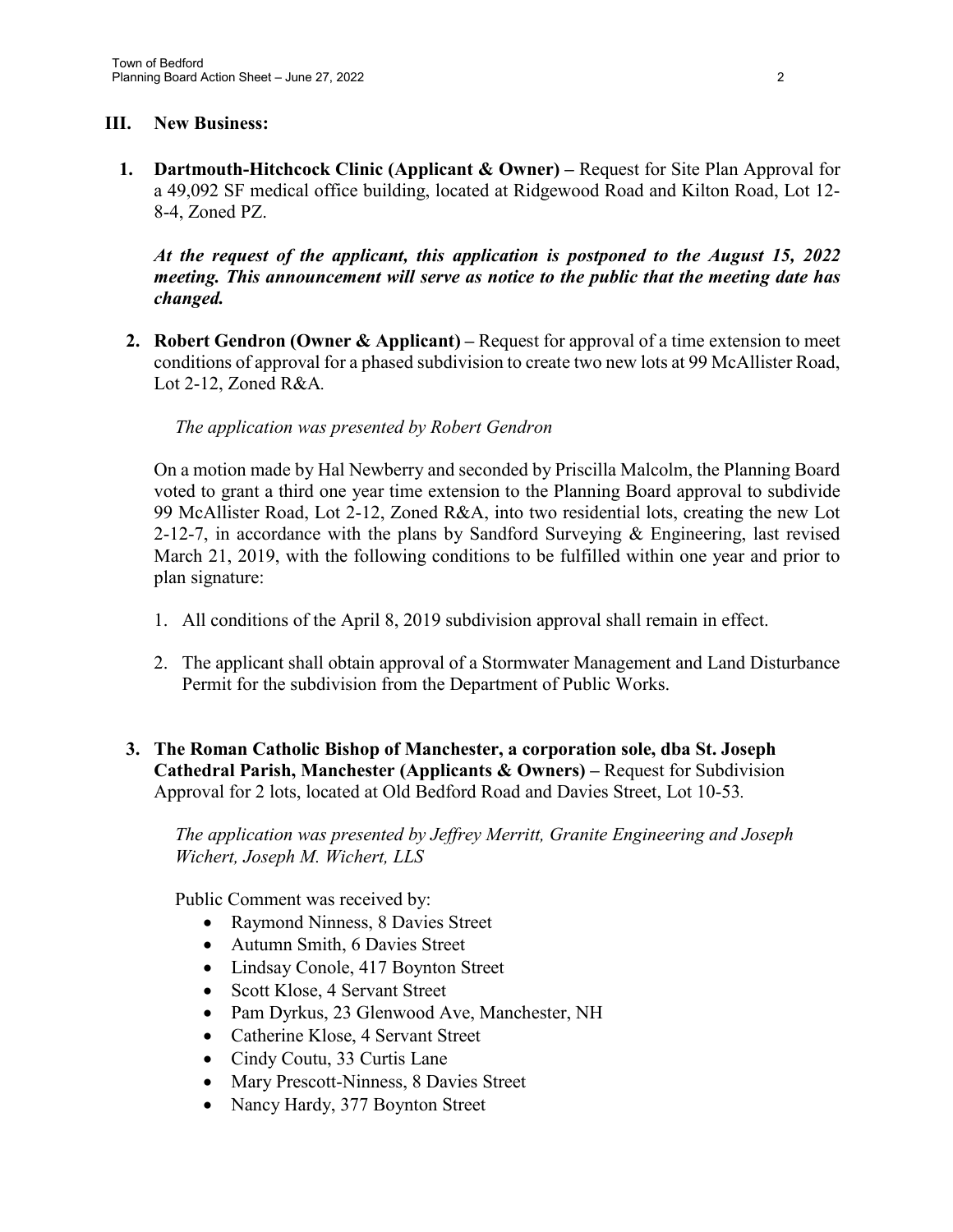Mike Reed, Roman Catholic Bishop Diocese, St. Joseph Cemetery

On a motion made by Matt Sullivan and seconded by Priscilla Malcolm, the Planning Board voted 5-2 to grant the waivers from the Bedford Land Development Controls Regulations, from Sections 218.1.5, 218.1.11, 218.1.13, 231.2, 231.3.1 & 231.5. Steve Clough and Phil Greazzo voted in the negative.

On a motion made by Matt Sullivan and seconded by Hal Newberry, the Planning Board voted unanimously to grant final approval of the subdivision of Lot 10-53, to create one new residential lot, in accordance with the plan prepared by Joseph M. Wichert, LLS, Inc. with a revision date of June 6, 2022, with the following precedent conditions to be fulfilled within one year and prior to plan signature, and the remaining conditions of approval to be fulfilled as noted:

- 1. The Planning Director and the Department of Public Works Director shall determine that the applicant has addressed all technical review comments to the Town's satisfaction.
- 2. If the waivers are granted by the Planning Board, they should be noted on the plan.
- 3. All outstanding engineering review fees shall be paid to the Planning Department.
- 4. A letter shall be submitted to the Planning Department by a Licensed Land Surveyor, certifying that all boundary monumentation has been set as noted on the approved plan, or in lieu of a letter, the final subdivision plan to be recorded may be submitted noting that the bounds have been set.
- 5. All requisite easement documents shall be reviewed and approved by the Planning Department and submitted to be recorded simultaneously with the subdivision plan.
- 6. All recording fees shall be submitted to the Planning Department at the time of recording.
- 7. A note shall be added to the plan stating that any future development on lot 10-53- 1 will require additional improvements to Davies Street to bring the roadway to a minimum 24-foot pavement of width and to improve the road to Town of Bedford Construction Standards, or as approved by the Public Works Director.
- 8. The Applicant shall provide a performance guarantee in an amount and form acceptable to the Director of Public Works, for the completion of all proposed roadway and infrastructure construction in accordance with the provisions of Section 240 of the Land Development Control Regulations, including the proposed improvements to Davies Street. A cost estimate shall be prepared by the Town's engineering consultant and approved by the Director of Public Works. In addition to all of the public improvements, the guarantee shall include the cost to set all boundary monumentation, including right of way monumentation and individual lot monumentation.
- 9. Prior to commencement of work, the Applicant shall provide a check for road inspection fees and testing analysis in an amount to be determined by the Director of Public Works.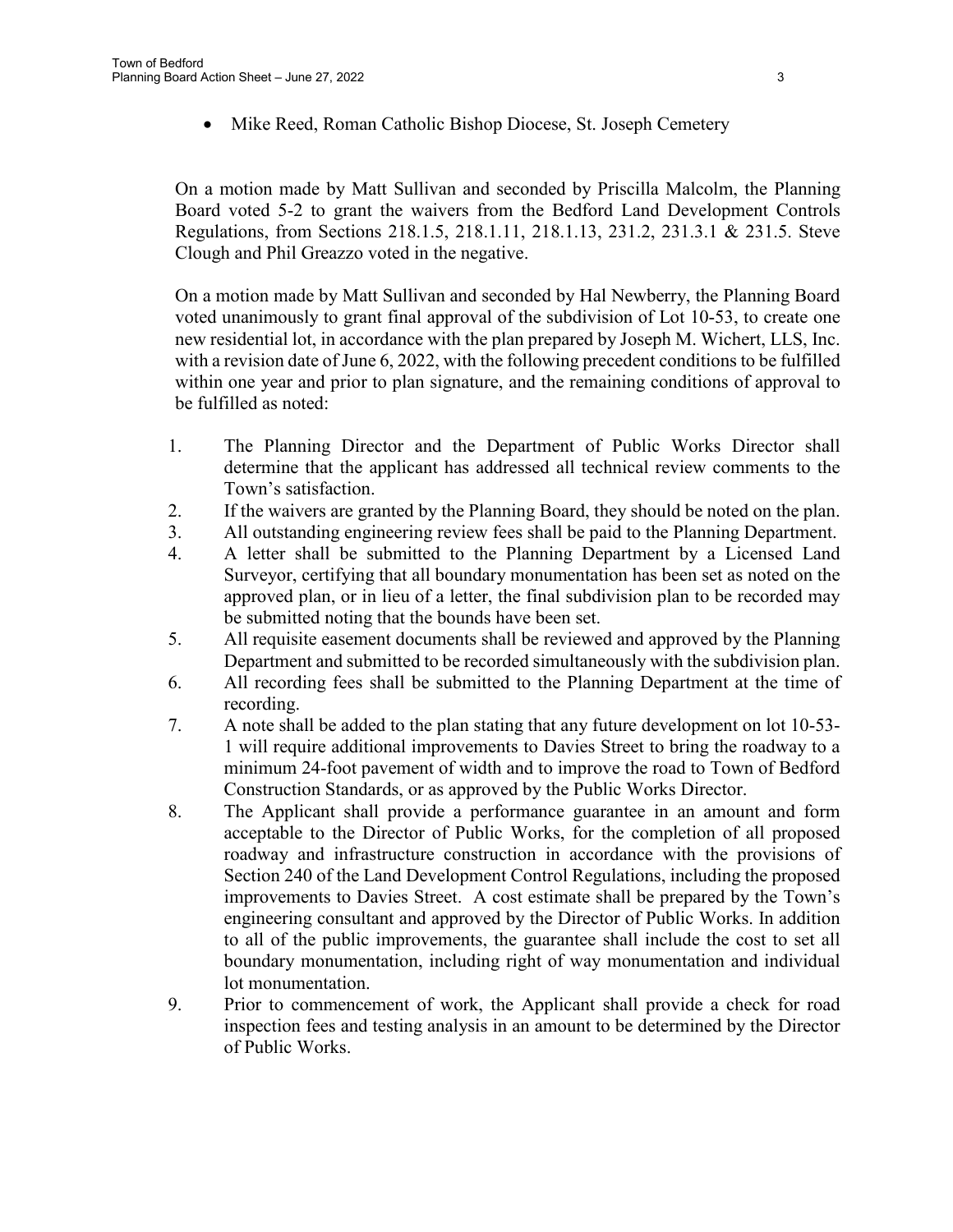- 10. Prior to commencement of work, a performance guarantee in an amount approved by the Town for onsite maintenance of erosion and sedimentation controls shall be placed on file.
- 11. Prior to any construction occurring on the site, the applicant shall schedule a preconstruction meeting with the Planning Department and the Department of Public Works.
- 12. Prior to any construction occurring on the site, the applicant shall provide a certificate of insurance in accordance with Section 240.4 of the Land Development Control Regulations.
- 13. Prior to any construction occurring within the public right-of-way, the applicant shall apply for a street opening permit from the Public Works Department.
- 14. Prior to any inspections of dwellings being performed, the road must meet NFPA 241 Section 7.5.5 access roadways. The road shall have an all-weather surface (compacted road subgrade) capable of supporting firefighting apparatus. Prior to issuance of any certificate of occupancy, the entire road must have base coat applied and be approved by the Director of Public Works.
- 15. Prior to a certificate of occupancy being issued for each lot, a letter shall be submitted to the Planning Department by a licensed land surveyor certifying that all boundary monumentation has been set as noted on the plan.
- 16. Prior to release of the performance guarantee for the Davies Street extension, asbuilt plans stamped by a licensed land surveyor shall be provided in accordance with Section 245 of the Land Development Control Regulations.
- 17. Prior to the acceptance of the street, the applicant shall provide a warranty deed for the road right-of-way in a form acceptable to the Planning Director and Public Works Director.
- 18. Prior to the issuance of a certificate of occupancy for a house on Lot 10-53-1, the School and Recreation Impact fees shall be paid.
- **4. Jack Carnevale (Applicant) and Carnevale Spa Associates, LLC (Owner) –** Request for Condominium Subdivision Approval for 9 condominium land units, located at Olde Bedford Way, Lot 13-40-2, Zoned R&A and CO.

# *The application was presented by Tom Burns, TFMoran and Jack Carnevale.*

Public Comment was received by:

- Eldon Munson, Bowman Place of Bedford, 24 Old Bedford Road
- Paul Harrington, Board of Trustees, Bowman Place, 24 Old Bedford Road

On a motion made by Hal Newberry and seconded by Steve Clough, the Planning Board voted to grant final approval of the condominium subdivision for 9 condominium land units, located at Olde Bedford Way, Lot 13-40-2, owned by Carnevale Spa Associates, LLC, as shown on plans by TFMoran, Inc., last revised May 9, 2022, with the following conditions to be fulfilled within one year and prior to plan signature: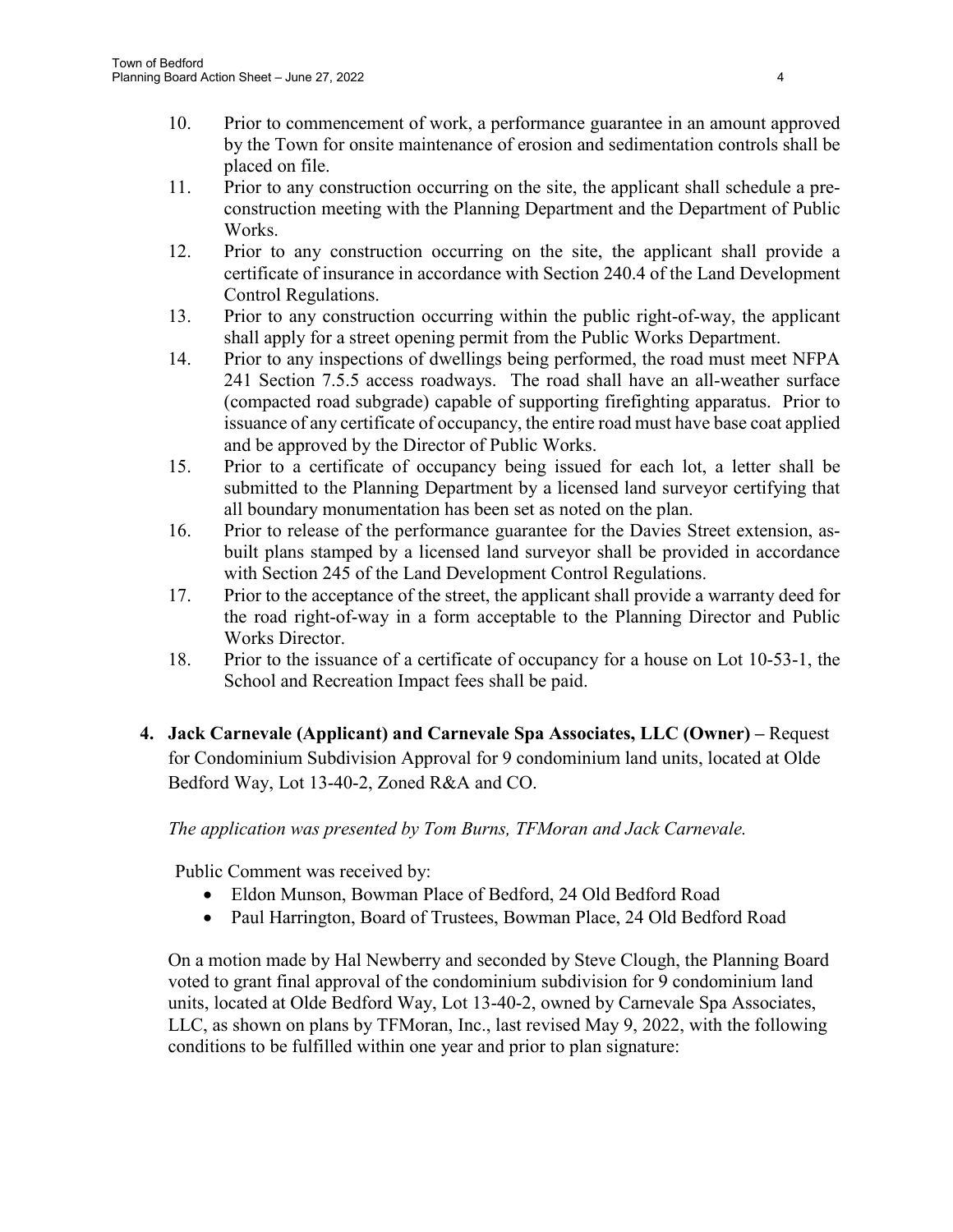- 1. The Planning Director and Public Works Director shall determine that the Applicant has addressed all technical review comments to the Town's satisfaction.
- 2. All recording fees shall be submitted to the Planning Department at the time of recording.
- 3. Condominium documents shall be submitted to Planning staff for review and approval, prior to plan signatures.
- **5. Linda Degler (Applicant) and 379 S. River Rd Owners Group c/o Rusty Talbot (Owner) –** Request for Site Plan Approval for a change of use from an Event Center to a Commercial Recreation Center and Event Center, located at 379 South River Road, Lot 35-3, Zoned PZ.

# *The application was presented by Tom Burns, TFMoran and Linda Degler, applicant*

On a motion made by Matt Sullivan and seconded by Hal Newberry, the Planning Board voted to grant the waiver from the Bedford Land Development Controls Regulations, from Section 322.2.1 for 92 parking spaces where 94 are required.

On a motion made by Matt Sullivan and seconded by Hal Newberry, the Planning Board voted to grant final approval of the site plan for a change of use from an event center to a commercial recreation center and event center, in accordance with the site plan by TFMoran, Inc., last revised June 6, 2022, with the following conditions to be fulfilled within one year and prior to plan signature, and the remaining conditions of approval to be fulfilled as noted:

- 1. The Director of Public Works and the Planning Director shall determine that the applicant has addressed all remaining technical review comments to the Town's satisfaction.
- 2. Notes 4 & 9 shall be updated and/or combined for hours of operation consistency.
- 3. Prior to building permit issuance, building plans shall be reviewed and approved by the Fire Dept.
- 4. Future signage proposed shall be reviewed by the Planning Dept. for compliance with applicable sign regulation standards.
- 5. Plan notes shall be updated for a maximum occupancy of 250 for any event or any event plus discovery program use as previously approved for the site.

# **IV. Concept Proposals and Other Business:**

### **1. Committee Assignments**

**On a motion made by Hal Newberry and seconded by Matt Nichols, the Planning Board recommended re-appointment of Bill Jean and Danielle Evansic to the Southern New Hampshire Planning Commission.**